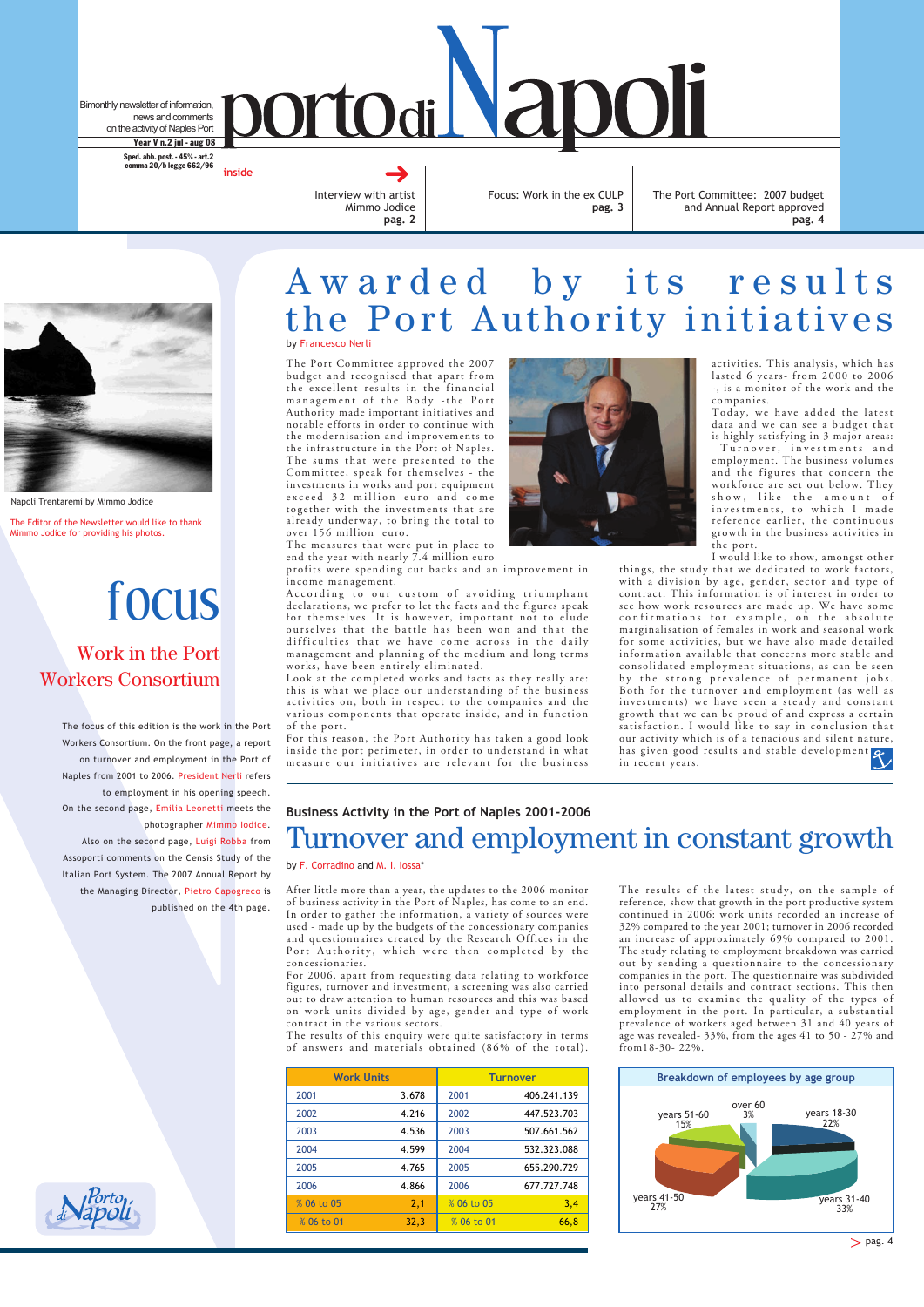the capacity of the ports to stimulate the national economy



The experience was like crossing the sea, so as to berth in the port. In this case, the Port of Naples. The meeting with Mimmo Jodice, photographer, poet, artist and architect, was above all, an intense crossing over of his memories, of his past and his vivid present, before talking about the theme for which we had made an appointment: to obtain his opinion on the port of Naples.

"In the past I worked photographing documents, said Mimmo Jodice. I currently work on my projects that are for exhibitions and books. In the future, the port could be part of one of my projects. It is very important to me to e able to express my ideas about the world through images; my interpretation

of places, objects, people. Also when I worked with the sea, I did it like in 'Mediterraneo'. I worked on the memory, its evocative places of all of the areas that are included in the basin of this sea..."

This is Mimmo Iodice: above all, a great and careful observer. And our meeting has become an opportunity to discuss work, and the choices he made. There is also a bit about his life. "I am a survivor, he says. My father died when I was 5 years old. It was 1939, and for my housewife mother, with 4 children, it was really hard to carry on, especially in the period of the Second World War. My passion for photography came to me by chance in the early 1950's. I had the fortune to meet and get to know excellent people such as the journalist Paolo Ricci from Unit\_ who at that time was a guide for many youngsters who wanted to become artists. His house was a meeting point and a compulsory step for anybody who wanted to be part of a certain cultural group". Friends in that period were Franco Rosi and Cesare De Seta. Success arrived at the end of the 1960's with his 'personal' which was held in Milan and was presented by Cesare Zavattini. From that moment on, it has been a round of exhibitions, publication, trips to London. Tokyo, New York and San Paolo.

"It is certainly an interesting place. In my archives, I also have photos of the port. My interest however, is in the architectural aspects. It is only because I received an honorary degree in Architecture a year ago, but I have a particular sensibility in this field. In fact, over the years I have worked with various architects. For this reason I can say that the tourist area in the port lacks a symbol that gives importance to the City of Naples. Between the Beverello quay and Calata Porta Massa, in an area with significant architectural places of interest such as the Maritime Station, the Immaculately Vichy Quay which goes towards the sea, the Mashie Angelino Castle and Piazza Municipal, I would like to sea an important project created: a symbol of the desire of the city to be alive, a strong signal of a modern city, a place which is functional and welcoming at the same time.."

You could have chosen to live anywhere; instead you have chosen to live in Naples. Why?

"Because it is a city that I love, even though it is tiring to live



here and also because I am convinced that who can, should stay. It is a sort of political struggle. Even if today, Naples has a lack of important economic choices and projects from our time. It is a city which is universally known for its culture, its art and its important history. And then, Naples for me has been a source of notable inspiration, especially in my first period, those images tied to the representation of social images." We are in his study. Behind his desk, a bookshelf holds his many publications. The majority of the books unfold their stories and his particular interpretation of reality, in black and white images.

do is born from a project. From my reflections or an infinite series of thoughts that unleash the first reflections, like in a game of mirrors. For a long time, photography was considered as a minor art, if not only a technique to capture reality. Instead, photography, like writing and painting, is an art - it is the capacity to interpret reality, to change it, to express ones ideas through images." It is not by chance therefore, that his latest book is entitled "Perdersi a guardare". (Lose yourself in observing) And I ask if the port has ever attracted his curiosity, has he ever felt a fascination for it?

The Port Authority, through the Nausicaa Company, has given the design of the port waterfront project to the Michel Euvé architects offices. This will be the confine and integration point between the port and the city. What is your idea about the theme of integration?



"every job I do is born from a project"

### **Mimmo Jodice, the photographer of the soul** His opinion on the port: an opportunity to talk about a variety of subjects

#### by Emilia Leonetti

to a port which is unique in the world for its central position and beauty."

His inseparable companion, Angela, his wife, comes into the study to remind him about an appointment. We have to end our conversation. I return to the theme that is of particular interest to me: what does the port represent for you?

"A great opportunity not only for traffic, but especially for the important role that it could have for the city. But for this, as I have already said, courage is necessary. Projects which are of relevance and weight need to come to the forefront. We need to forget the way of "living for the day". But this is my vision, the vision of an artist and as you know, artists…"





#### **Censis Report on the national port system**

# Income and employment indexes- positive. Investments decreasing

by Luigi Robba\*

A report on the national port system was presented in Rome during a convention organised by Assoporti, and elaborated on by Censis on behalf of and in collaboration with, Assoporti itself. Among the main results of this research, an important data emerges: in 2007, the Italian port system generated a contribution to GDP which was in excess of 6.8 billion euro.

"I am among those who think that the port should be an integral part of the city. Many roads have already been done. I am thinking about the knocking down of the wall, but there are still many things to be tackled. I do not know about the Euvé project, but there is one thing I would like to point out: via Acton splits the connections between port and city. For a certain period, there was talk of putting it underground, and then nothing came of it. In Geneva they have created a parking lot under a lake; under the English Channel they have built a tunnel. I believe that it could be possible to put Via Marina underground, starting from Via Acton. In my opinion, it would be the only way to give an urban continuity to the area comprising Piazza Municipio and the port waterfront and would be a way of giving back some old charm Lipari 1999 Napoli Trentaremi

The ability of the ports to encourage production and employment in the national economy is measured by an" income multiplier" equal to 2,757 (that means that every thousand euro of new investment or added demand for services requested in the port sectors, generates 2,757 euro of wealth in the total economy) and from an "employment multiplier" equal to 2,032 (to the increase of one thousand workers who are directly active in the sector, the works units that are totally activated in the economic system amount to 2.032).

The aggregate, including the total of private operators and industrial companies in the port environment or that have stable relationships with the port (including the ship yards that are situated in the port area), joined together with all of the public bodies that carry out institutional and administrative functions in the ports, amount to approximately 7,000 companies in operation, and generate 105,000 jobs and a cumulative turnover of nearly 21 billion euro.

The port system is constituted by a network of Italian logistic companies: more than

61.2% of imported goods and 46.2% of goods exported from Italy go over a sea route (the most important way of transport in foreign trade). What is more, the process of a re-balancing the division of internal transport can be set up through the ports. Today there is too much emphasis on 'road'. An increasing use of the sea would bring evident social economic and environmental benefits l benefits (smoothing traffic flows, reduction in pollution and energy savings). The port also represents a development possibility for the territory, by improving the accessibility and the productivity of the local economic system, for which a strategic plan becomes fundamental.

The contribution of the ports to the national economy is also represented by these figures: approximately 236 million euro of port taxes in 2006; 8,863 million. VAT and approximately 63 million euro in taxes collected in the ports in one year.

The creation of an infrastructure for the port has repercussions on growth in the territorial productive systems as well as on the logistic capacity - which then leads onto competitiveness - of the country. In this light, the ports can be seen as a pivot of the economy and at the same time as a player that is able to sustain the free market processes to promote international trade.

The study also highlights the lack of investments due to which the sector suffers. And that needs to be resolved: in 2004 the financial law put aside 1.1 billion euro for the ports, three years later in 2007, this funding was reduced to only 275 million euro.

(\*) Assoporti

Napoli 1953



Mimmo Jodice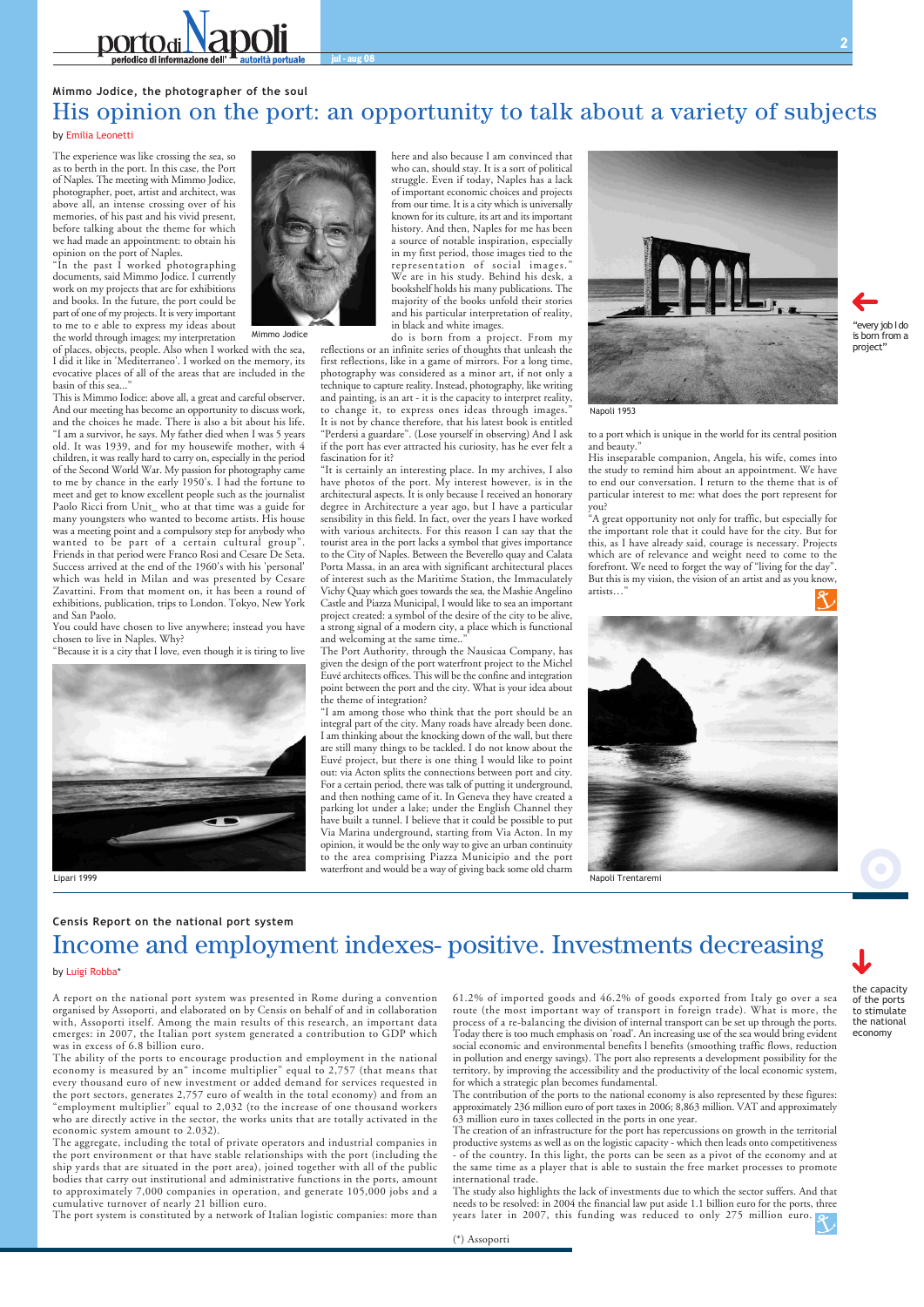

work, the modality, the possible evolutions



jul - aug 08

focus

**The Cooperative: the last stronghold of a glorious past**

# The trade unions and the workers choose a low profile

#### by E. L.

The figure of the port worker is changing rapidly, the changes in the relationship with businesses, the necessity for modernisation, the new laws that need to be referred to. We spoke about this and other things to Antonio Fiola, class 1949, President of the Port Workers Co-operative and on his 3rd mandate (every mandate lasts 3 years).

Before starting the discussion, it is necessary to point out that any differences of opinion between the Co-operative

and the port businesses are part of a normal discussion between private companies and therefore, this newsletter does not have any responsibility for the views and opinions expressed here. *President Fiola, how has the figure of port worker changed in recent years?*

Our activity is currently organised around the availability of annual shifts that are shared with the businesses, on the basis of the necessity of the various types of work. Unfortunately, I have seen various difficulties over the years.

The world of work is in rapid transformation and the world of port work along with it. In our category, which is probably the most typical and recognisable in our sector, it has been necessary to keep up with the times, and to do this we have invested on training for our partners, but we have also experienced difficulties. In fact, since we have become a co-operative for manual workers there has been a lot of difficulty in gaining access to mechanical vehicles which are used to carry out training (container carrier cranes, fork-lift trucks luggage carriers etc.), ever since we stopped owning our own vehicles. *In which port sectors are you present?*

We are present in every port sector. We offer our services to businesses that work in the cabotage, cruise, container and mixed goods -both liquid and solid sectors. The presence in these areas obviously varies according to the type of activity.

#### *How is your activity organised?*

Our assembly chose to specialize as a company that supplies manual workers, without becoming involved in business activities. This alternative, which is allowed by law, was only carried out for a short period but we did not like the results and so we preferred to abandon it.

#### *Can you describe these difficulties?*

The difficulties are mainly of two types: there are moments when the peaks of demand are so intense that we have to call back the workers who have only just finished a shift. However, we have reached an agreement with the trade unions and businesses and we have now reduced the minimum number of compulsory hours stop time between one shift and another from 11 to 6 hours. But above all, we are currently having problems in making some businesses respect the agreements concerning shift work. In fact, in 2003 we underwrote an agreement with the companies to guarantee 28,000 shifts annually. But, already after 2 years, we have seen a contraction of the number of shifts (from the 28,000 planned to approx. 23,000) as well as the payment for some working days. I would like to point out, however, that this does not involve all companies, but only some ones in particular.

co-operative and has concentrated on the provision of lowskilled workers."

> *What do you plan to do to overcome these difficulties?* As far as peaks in demand are concerned, we could integrate our company plan, as already stated. There are currently 111 in the cooperative (reduced by the Port Authority to 104, due to recent legal dispositions), but another 12 people should be employed. We set up a recruitment agency for temporary work "Intempo", in order

to satisfy this demand.

But it will be difficult to employ other staff if the conditions agreed on in the last period, that is 28,000 annual shifts are not respected for the next six years ( the period 2009 - 2015), as this would cause an economic deficit for our company.

*What efforts are you making with regards to security which is an argument of great importance?*

We know full well that security is one of the principle problems in our work. We supply all of the necessary safety equipment for our work activities- gloves, suits, steel-capped boots, helmets etc. We periodically carry out safety training courses, especially for new employees and we have a person who is in charge of the aspects in law 626 (concerning safety at work), and he has the responsibility of looking after these aspects.

*What is your relationship with the other national co-operatives like?* We take part in a national association called Ancip, but the relationship is not very close as every port tends to have its own particular history. For example, the Port of Naples was one of the first to bring itself into line with the laws provided by the 84/94 law, while other ports are still behind.

#### **Interview with the President of the Port Workers Co-operative**

# Change necessary to overcome current difficulties

#### by Luigi Ricciardi

### **Work in the port company ex CULP**

It is one of the last strongholds of the past port system. One of the last symbols of a port world where the workforce was something to be reckoned with and where it sometimes was able to impose its requests. The Limited Company CLP (Consorzio Lavoratori Portuali) - Port Workers Consortium , previously known as The Port Company, that from 1,400 workers in 1980, has now been reduced to little more than 90 partners and employees. Its headquarters is situated between the Cantieri del Mediterraneo and the Vittorio Emanuale Quay, and is a bare, grey building called, the "House of the Port". The facade resembles a ships'. The 84/94 law for port reform has obliged the Port Company

to make changes. After a tender in 2004 and in accordance with ex art. 17 of the 84/94 law, the Port Authority authorised the CULP srl company to become a provider of temporary work in the port for 6 years (this will come to a conclusion in 2009). "The changes to the old port companies in businesses or cooperatives - says Emanule Fernicola, head of FILT-CGIL for maritime and ports - was carried out with different methods in every ports. Every port has benefited from the relaunch of the Italian port system on the international scene, an increase in traffic and investments that in just10 years from the passing of the law, has brought modernised the port infrastructures. In Naples, maybe because of space limitations and also to cultural reasons, the Port Company decided to become a

The Port Company of Naples, now CLP supplies temporary workers to the businesses that operate in container, mixed goods and "highways of the sea" traffic and also carries out luggage portaging services at the Cruise Terminal at the Maritime Station. Valerio Molignano is the head of the recruitment offices and has been a member since 1977. Like many of his colleagues, perhaps all, he entered the port because he was the son of a port worker. Every day from his office which is equipped with a desk, computer, printer and telephone and is a kind of command room, he presents the daily list of workers. Without any planning whatsoever, except in some cases where it is possible to plan the jobs that will be needed, like for example, luggage portaging services staff at the cruise terminal. "With the businesses that manage the container terminal and with the company Napoli Terminal that manages mixed goods and cellulose products - says Molignano - it is impossible to plan the days of work: the arrival of a container carrier or mixed goods depends on a series of variables (from weather conditions to sopping times in the other ports). With the companies that connect to Sicily, for which we are employed in the rizzaggio and derizzaggio of the vehicles on-board, it is generally possible to plan for the day of work."

The modern make up of the Port Company in the Port of Naples can be traced back to the 1940's. In fact, that was the period in which the specialisations in port jobs were defined into the following divisions: luggage carriers, in the "Pisacane" group, unloaders "Diaz", loaders in "Caracciolo" and goods workers in "Bausan".

The CULP was necessary to instil organisation and efficiency in the group.

The moment of maximum growth was in 1980, when the company had 1,400 members of staff (approx 250 of which came from some port businesses that had failed in that period); this number gradually reduced due to 'golden handshake' retirement offers.

The first Prandini decree in 1980, contributed to changing the legal set up of the companies, by allowing for the possibility of using external staff for various roles, (on provision that all of the company's staff were in full employment). With law 84/94, the Port Company, with respect to art. 110/111 could transform itself into a business. This opportunity was also given n the revision of the law. The new art.17, nel comma 2, allowed the companies to be organised with its own managerial body or, in comma 5, provided the possibility for being governed by the Port Authority. The company assembly opted for the first option, and therefore set up an independent company.

There are currently 111 workers in the Coop. CLP a.r.l.

### The Port Company story



President CLP

The workers are telephoned, on the bases of demand from the companies, the evening before or in the early hours of the morning. "In general - continues Molignano - we carry out for every business, a minimum of one shift and a maximum of 4 shifts of 6 hours, (from 6 in the morning to 6 the day after) and we utilise a maximum of 10 work units per shift. The exception to this is our luggage portaging service, where up to 30-35 people can be employed. From97 components in our co-operative, 31 are employed by us. These have a fixed salary. Instead, the partners can increase their salary on the basis of the number of shifts they work. Out plan which was authorised by the Port Authority, provides for the

possibility of arriving at 111 partners."

The work which is carried out by the temporary workers in the various businesses in the port is not highly skilled. The majority concerns "loading" and "unloading" of vehicles or containers and the supply of luggage services to the cruise ships. The only sector in which the manpower from CLP carries out skilled work is in the cellulose and mixed gods traffic sector. IN fact, in this case, the workers are employed onboard and on land. On board they carry out the phases of "unloading" of the goods, drive the small cranes that lift the goods from the ship and un load them in the dock. On the dock, they also guide the mechanical vehicles which are used to store goods or the bales of cellulose in warehouses and trucks.

Emanuele Fernicola from CGIL

- there was a subjective limit of CULP, which in the moment of passing from port company to a new role, chose not to become a business as this would have required investment in vehicles and staff training. Above all, it would have brought higher risks and responsibilities. In the near future, a reflection should be made about the choices taken in these years and how to proceed with increasing workers skills along with an evaluation of the benefits of acquiring new vehicles and redefining the agreements with the companies. The concession ex art.17 of the law 84/94 will come to a conclusion."



Foto storiche lavoratori portuali